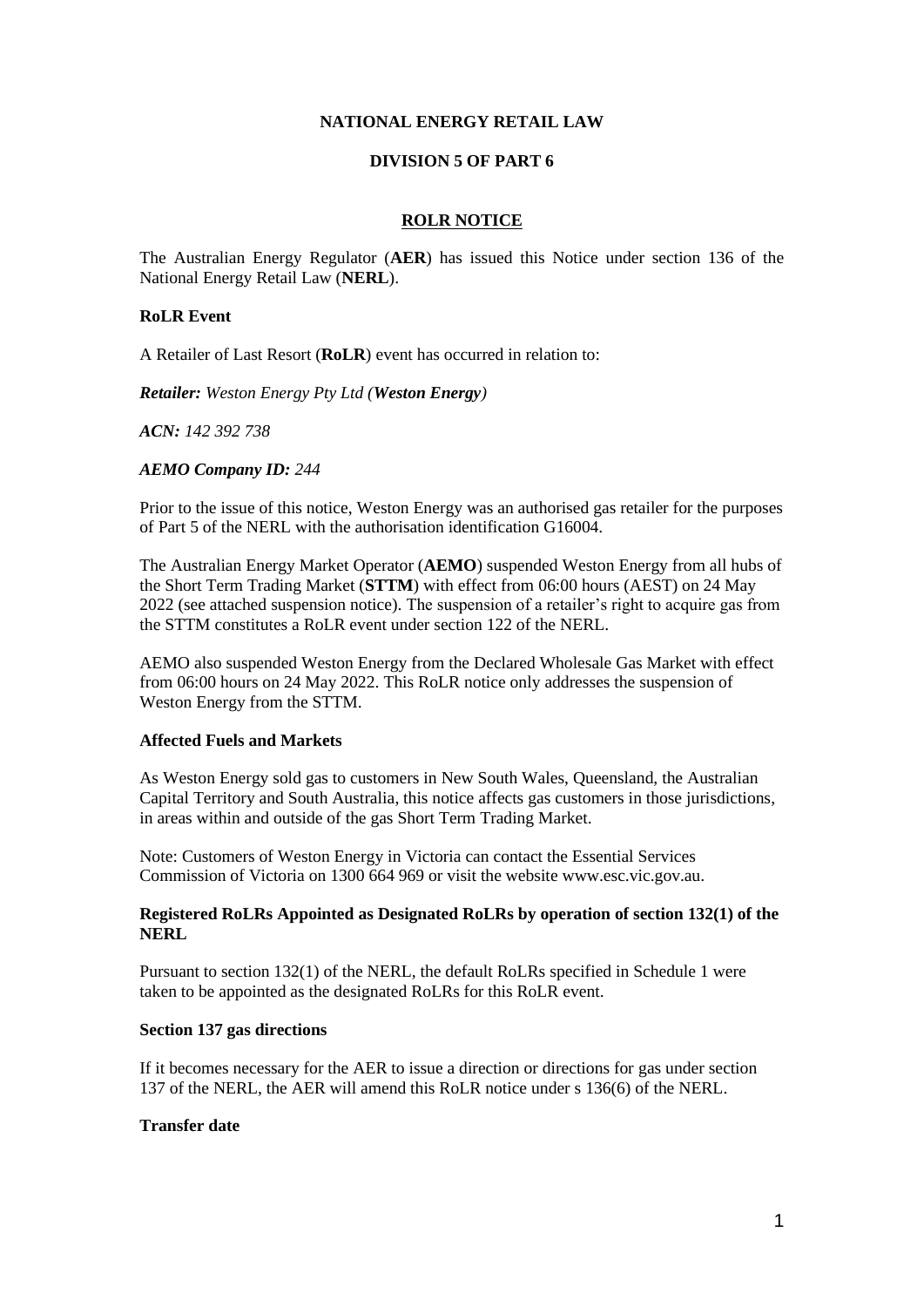In accordance with section 140 of the NERL, customers of Weston Energy will be deemed to have been transferred to the designated RoLRs set out in Schedule 1 with effect from 24 May 2022.

# **Revocation of Weston Energy's gas retailer authorisation**

Under section 142 of the NERL, the AER revokes Weston Energy's gas retailer authorisation (AER reference G16004) with effect from the transfer date specified above. This means that, for the purposes of section 88 of the NERL, Weston Energy must not sell gas to a person for premises in New South Wales, Queensland, the Australian Capital Territory and South Australia.

# **Requirements on Weston Energy**

Failure by Weston Energy or any insolvency official of Weston Energy to comply with:

- this RoLR Notice.
- the requirements of Part 6 of the NERL, or
- the requirements of the RoLR Procedures made by AEMO pursuant to the National Gas Law

is a breach of section 143(2)(a) of the NERL and may attract civil penalties.

The maximum civil penalty for a natural person is an amount not exceeding \$500,000. For a corporation, the penalty is an amount not exceeding the greater of:

- \$10,000,000;
- if requested by the AER in a particular case in applying for an order:
	- o if the Court can determine the value of any benefit reasonably attributable to the breach that the body corporate, and any body corporate related to the body corporate, has obtained, directly or indirectly  $-3$  times the value of that benefit; or
	- o if the Court cannot determine the value of the benefit, 10% of the annual turnover of the body corporate during the 12-month period ending at the end of the month in which the body corporate breached, or began breaching, the civil penalty provision.

DATED: 25 May 2022

Clare Savage Chair Australian Energy Regulator

……………………………….